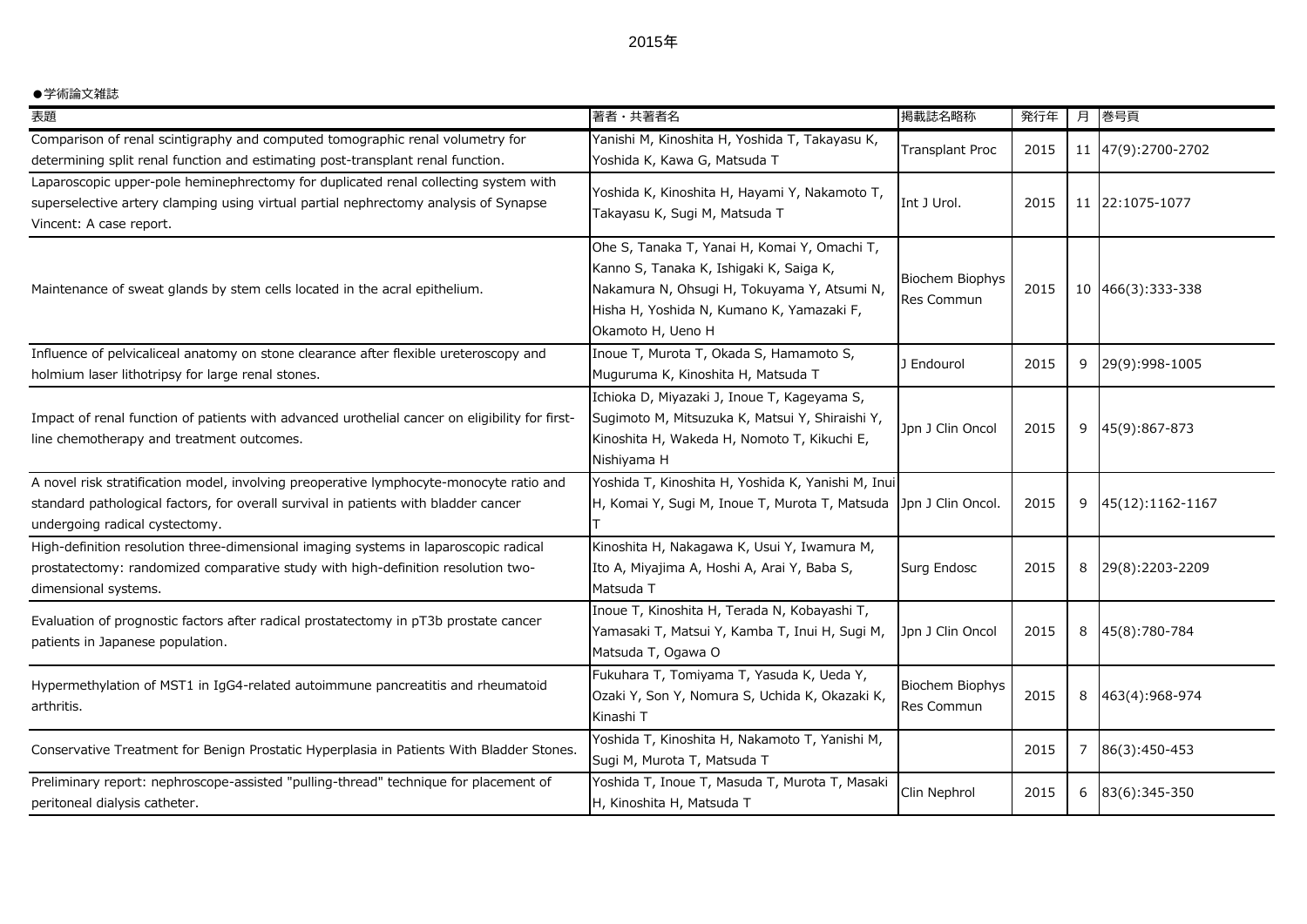| Add-on anticholinergic therapy for residual nocturia in patients with lower urinary tract<br>symptoms receiving a1-blocker treatment: a multi-centre, prospective, randomised study | Yoshikawa O, Tsujimura A, Akino H, Segawa N,<br>Tamada S, Oguchi N, Kitagawa Y, Tsuji H,<br>Watanabe A, Inamoto T, Shimizu N, Fujiuchi Y,<br>Katsuoka Y, Azuma H, Matsuda T, Namiki M,<br>Uemura H, Okuyama A, Nonomura N, Fuse H,<br>Nakatani T | World J Urol   | 2015 |   | 5 33(issue5):659-667          |
|-------------------------------------------------------------------------------------------------------------------------------------------------------------------------------------|--------------------------------------------------------------------------------------------------------------------------------------------------------------------------------------------------------------------------------------------------|----------------|------|---|-------------------------------|
| Editorial Comment for Holst et al.                                                                                                                                                  | Matsuda T                                                                                                                                                                                                                                        | J Endourol     | 2015 |   | 5 29(5):609-610               |
| The advantage of a ureteroscopic navigation system with magnetic tracking in comparison<br>with simulated fluoroscopy in a phantom study.                                           | Yoshida K, Yokomizo A, Matsuda T, Hamasaki T,<br>Kondo Y, Yamaguchi K, Kanayama HO,<br>Wakumoto Y, Horie S, Naito S                                                                                                                              | J Endourol     | 2015 | 3 | 29(9):1059-1064               |
| Contemporary outcomes of seminal tract re-anastomoses for obstructive azoospermia: A<br>nationwide Japanese survey.                                                                 | Taniguchi H, Iwamoto T, Ichikawa T, Nagai A,<br>Okada H, Fujisawa M, Tsujimura A, Shiraishi K,<br>Hibi H, Nagao K, Iwasaki A, Kamba T,<br>Tomomasa H, Takada S, Matsuda T; Male<br>Infertility Surgical Forum in Japan                           | Int J Urol     | 2015 |   | 2 22(2):213-218               |
| Refractory urinary fistula with infundibular stenosis after partial nephrectomy.                                                                                                    | Yamamoto T, Kinoshita H, Ikeda J, Sugi M,<br>Matsuda T                                                                                                                                                                                           | Int J Urol     | 2015 |   | 2 22(2):219-221               |
| Fournier壊疽との鑑別に難渋した陰茎壊疽性膿皮症の1例                                                                                                                                                      | 田口真,井上貴昭,西田晃久,川端和史,川喜多繁誠,六車<br>光英,室田卓之,木下秀文,松田公志                                                                                                                                                                                                 | 泌尿紀要           | 2015 |   | 11 61(11):459-463             |
| PCNL術中における術者放射線被曝の実態とその危険性                                                                                                                                                          | 井上貴昭,室田卓之,米虫敦,谷川昇,岡田真介,浜本<br>周造,六車光英,木下秀文,松田公志                                                                                                                                                                                                   | 日尿路結石症会誌       | 2015 |   | 11 14(2):162-165              |
| 前立腺癌の最近の話題-Da Vinciから去勢抵抗性前立腺癌まで-                                                                                                                                                   | 木下秀文                                                                                                                                                                                                                                             | 大阪府薬雑誌         | 2015 |   | $11 \big  66(11):38-42 \big $ |
| 当院における腎移植後下部尿路症状・機能に関する検討                                                                                                                                                           | 矢西正明, 河源, 中本喬大, 吉田崇, 吉田健志, 三島崇<br>生, 木下秀文, 松田公志                                                                                                                                                                                                  | 日泌尿会誌          | 2015 |   | 10 106(4):249-254             |
| 腹腔鏡下腎部分切除術 タコシールを用いた腎実質無縫合法                                                                                                                                                         | 木下秀文, 松田公志                                                                                                                                                                                                                                       | 泌尿器科外科         | 2015 |   | $9$ 28(9):1509-1512           |
| fURSトレーニングにおけるInstructional trainingとVisual feedback training                                                                                                                       | 井上貴昭,室田卓之,岡田真介,浜本周造,木下秀文,<br>松田公志                                                                                                                                                                                                                | Jpn J Endourol | 2015 |   | 9 28(2):301-307               |
| 局所前立腺癌におけるD'Amico分類と問題点 中高リスク群の評価                                                                                                                                                   | 高安健太, 木下秀文, 松田公志                                                                                                                                                                                                                                 | 泌尿器科外科         | 2015 | 8 | 28(8):1397-1398               |
| 単孔式腹腔鏡下ドナー腎採取術のBody imageと整容性について                                                                                                                                                   | 矢西正明,木下秀文,吉田崇,高安健太,三島崇生,吉<br>田健志, 杉素彦, 河源, 松田公志                                                                                                                                                                                                  | 泌尿紀要           | 2015 |   | 7 61(7):265-270               |
| 経膀胱的アプローチにより摘除した精嚢Cystadenomaの1例                                                                                                                                                    | 高安健太,原田二郎,河源,太田秀一,桜井孝規                                                                                                                                                                                                                           | 泌尿紀要           | 2015 |   | 7 61(7):299-303               |
| Congress Reports アンドロロジー                                                                                                                                                            | 木下秀文, (Overview)松田公志                                                                                                                                                                                                                             | Urology Today  | 2015 |   | $7 \mid 27 - 31$              |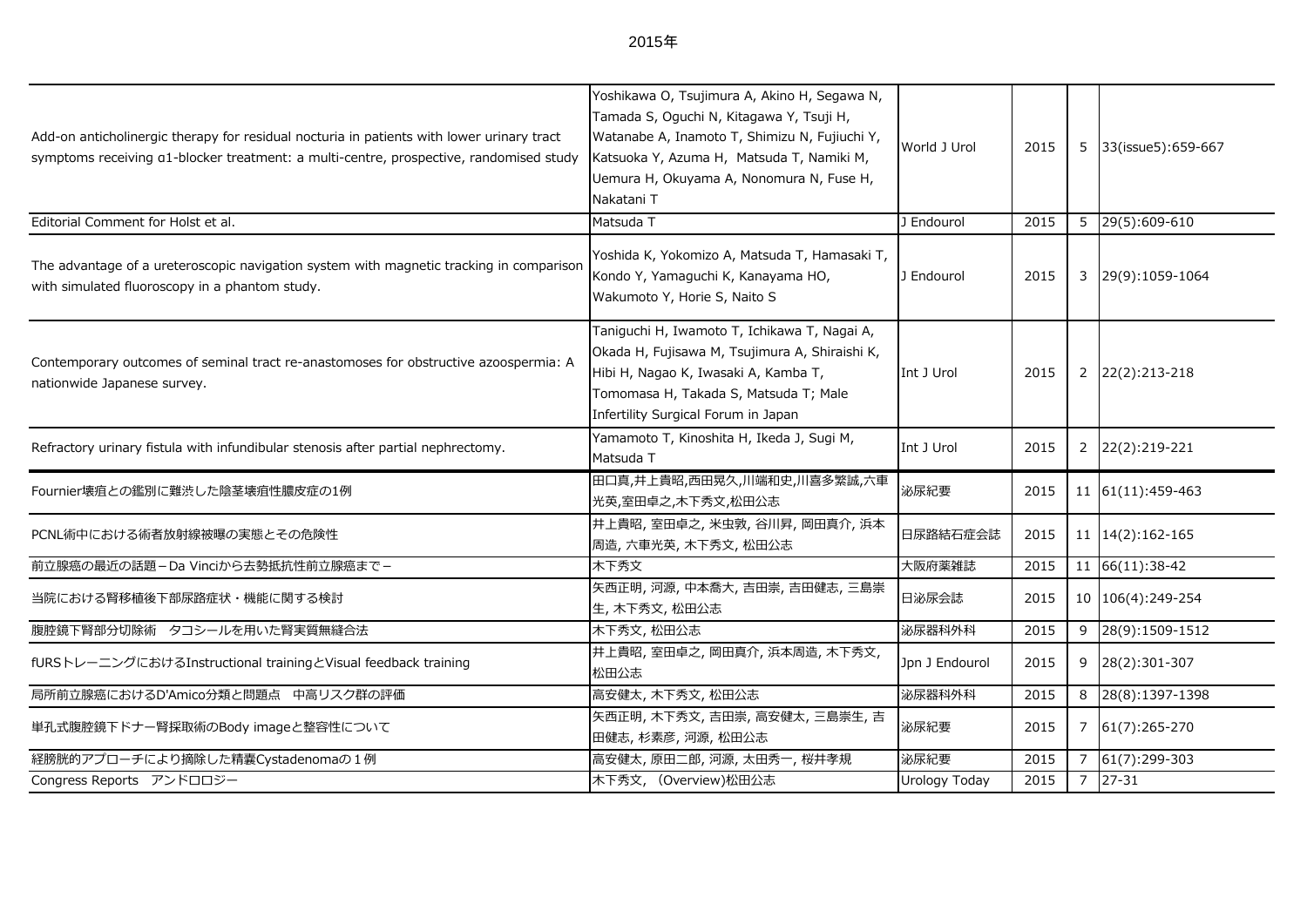| 腎移植後CKD-MBDに関する検討                                      | 矢西正明,塚口浩康,吉田崇,中本喬大,速水悠太郎,<br>田口真,谷口久哲,吉田健志,三島崇生,安田鐘樹,駒<br>井資弘, 杉素彦, 河源, 木下秀文, 松田公志 | 日本臨床腎移植学<br>会雑誌 | 2015 | 6              | $3(1):100-103$                                |
|--------------------------------------------------------|------------------------------------------------------------------------------------|-----------------|------|----------------|-----------------------------------------------|
| 尿に血が混じる、腰が痛い                                           | 井上貴昭,室田卓之                                                                          | 泌尿器ケア           | 2015 | $\overline{4}$ | 20(4):437-443                                 |
| 術野におけるポイントとピットフォール                                     | 三島崇生, 松田公志                                                                         | 泌尿器科外科          | 2015 | 4              | 28(特別号):45-51                                 |
| <疾患別治療>閉塞性無精子症                                         | 谷口久哲, 松田公志                                                                         | 臨床泌尿器科          | 2016 | 3              | 70(3):220-224                                 |
| 泌尿器科がんに対する腹腔鏡手術・ロボット支援手術                               | 吉田崇, 松田公志                                                                          | 最新醫学            | 2016 | 3              | $71(3):80-85$                                 |
| 腎盂癌リンパ節転移に対し後腹膜リンパ節郭清、術後化学療法が奏功した1例                    | 吉田崇,井上貴昭,林知行,西田晃久,川喜多繁誠,大<br>口尚基,六車光英,室田卓之                                         | 泌尿紀要            | 2015 | 3              | 61(3):127                                     |
| 「特集2 困難な褐色細胞腫への対処」によせて                                 | 菊森豊根, 松田公志                                                                         | 内分泌甲状腺外会        | 2015 |                | 32(1):18                                      |
| (第2章)実践編 術式別の術中看護マニュアル 腹腔鏡下腎摘除術経腹膜アプローチ                | 木下秀文                                                                               | オペナーシング         | 2015 | $\overline{3}$ | (2015臨時増刊 泌尿器科の手<br>術看護パーフェクトマニュア<br>ル):53-61 |
| LOH症候群患者のQOLに対するARTの有用性 - ART効果判定としてのAMSおよびIIEF5の可能性 - | 各口久哲, 松田公志                                                                         | 泌尿器外科           | 2015 |                | $28(1):64-65$                                 |
| 男性更年期外来の現状とLOH症候群に対するホルモン補充療法 (ART)のQOLに対する有効性         | 谷口久哲, 松田公志                                                                         | 臨床泌尿器科          | 2015 |                | $69(1):76-80$                                 |
| 手術支援ロボット ダ・ビンチSiを用いた泌尿器科手術-前立腺全摘除術と腎部分切除術-             | 松田公志                                                                               | 守口医師会会報         | 2015 |                | $0(104):187-194$                              |

●著書

| 表題                                                            | 著者・共著者名    | 発行年  | 月  書名                                          |
|---------------------------------------------------------------|------------|------|------------------------------------------------|
| 15章 腎・副腎の手術 A.腹腔鏡下腎摘除術                                        | 松田公志, 駒井資弘 | 2015 | クリックしながら身に付く内<br>12 視鏡下手術マスターガイド<br>(DVD-ROM付) |
| Ⅲ.臨床編 (各論) B.ACTH非依存性クッシング症候群 3.クッシング症候群 b 治療: (1) 手  <br>術療法 | 滝澤奈恵, 松田公志 | 2015 | クッシング症候群診療マニュ<br>アル 改訂第2版                      |
| 胞腫との合併例                                                       |            | 2015 | クッシング症候群診療マニュ<br>改訂第二版<br>アル                   |

●学会発表 ール<br>発表タイトル スポット マンディング マンディング マンディング おもし アイディング にっぽん アイディング アイディング かんじゅつ アイディング おもし アイディング おもし アイディング おもし アイディング おもし おもし<br>アイトル マンディング マンディング アイディング こうしゃ アイディング かんしゃ アイディング かんしゃ アイディング かんしゃ アイディング かんしゅう かんしゅう かんしゅう おもし アイデ 発表者名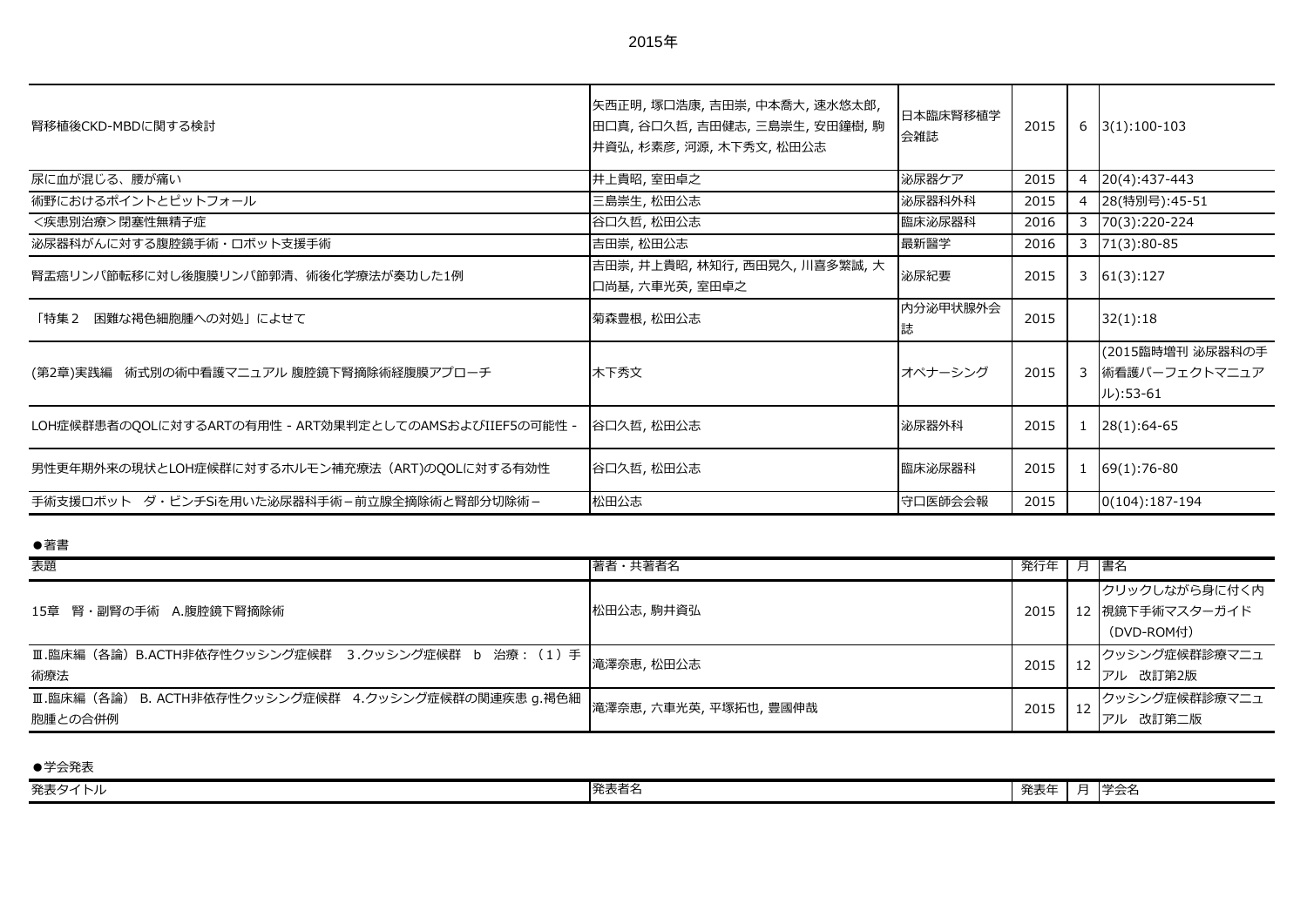2015年

| Endourology Training Programs Among EASE Member Nations: Current status and future<br>goals, Japan                     | Matsuda T                                                                                                                                                              | 2015 | 11             | 12th East Asian Society of<br>Endourology                                                                                                 |
|------------------------------------------------------------------------------------------------------------------------|------------------------------------------------------------------------------------------------------------------------------------------------------------------------|------|----------------|-------------------------------------------------------------------------------------------------------------------------------------------|
| Current Status of Robotic Surgery in Asia                                                                              | Matsuda T                                                                                                                                                              | 2015 | 11             | 12th East Asian Society of<br>Endourology                                                                                                 |
| Laparoscopic Partial Adrenalectomy for the Management of Pheochromocytoma: a Case<br>Reports and Review of Literatures | Huang PJ, Matsuda T, Chiu W, Hsueh Y, Chiu Y                                                                                                                           | 2015 | 10             | 33rd World Congress of<br>Endourology & SWL                                                                                               |
| Laparoscopic management of ureteric injury and stricture                                                               | Matsuda T                                                                                                                                                              | 2015 | 10             | 33rd World Congress of<br>Endourology & SWL                                                                                               |
| Conservative Treatment for Benign Prostatic Hyperplasia in Patients wtih Bladder Stones                                | Yoshida T                                                                                                                                                              | 2015 | 10             | 33rd World Congress of<br>Endourology & SWL                                                                                               |
| Skill assessment of laparoscopic surgery: from bench to theater                                                        | Matsuda T                                                                                                                                                              | 2015 | $\mathsf{q}$   | The 12th Asia-Pasific<br>Congress of Endoscopic<br>and Laparoscopic<br>Surgery(ELSA)                                                      |
| Contemporary outcomes of seminal tract re-anastomoses for obstructive azoospermia:A<br>nationwide Japanese survey      | Taniguchi T, Iwamoto T, Ichikawa T, Nagai A, Okada H, Fujisawa<br>M, Tsujimura A, Shiraishi K, Hibi H, Nagao K, Iwasaki A, Kamba T,<br>Tomomasa H, Takada S, Matsuda T | 2015 | $\overline{4}$ | Internsyionsl Federation of<br>Fertility Societies/Japan<br>Society for Reprocuctive<br>Medicine(IFFS/JSRM)<br>International Meeting 2015 |
| 局所前立腺癌におけるD'Amico分類と問題点                                                                                                | 高安健太, 木下秀文, 松田公志                                                                                                                                                       | 2015 |                | 12 第30回前立腺シンポジウム                                                                                                                          |
| SYNAPSE VINCENTを利用した腹腔鏡下上半腎部分切除術の1例                                                                                    | 吉田健志,速水悠太郎,高安健太,中本喬大,吉田崇,三島崇生,矢西正明,<br>杉素彦, 木下秀文, 松田公志                                                                                                                 | 2015 |                | 11 第29回日本泌尿器内視鏡学会                                                                                                                         |
| ハンズオンに基づく指導教育の重要性~Based on the Hands-on~                                                                               | 井上貴昭,室田卓之,岡田真介,浜本周造,三浦浩康,木下秀文,松田公志                                                                                                                                     | 2015 | 11             | 第29回日本泌尿器内視鏡学会<br>総会                                                                                                                      |
| TUL術中における散乱線空間線量と術者放射線被曝の実態とその防護の工夫                                                                                    | 井上貴昭,室田卓之,米虫敦,谷川昇,岡田真介,浜本周造,六車光英,木下<br>秀文, 松田公志                                                                                                                        | 2015 | 11             | 第29回日本泌尿器内視鏡学会<br>総会                                                                                                                      |
| いつもと違う"嵌頓結石医療後のマネージメント"                                                                                                | 井上貴昭,室田卓之,木下秀文,松田公志                                                                                                                                                    | 2015 | 11             | 第29回日本泌尿器内視鏡学会<br>総会                                                                                                                      |
| 成功に導く軟性尿管鏡の操作方法~我々の教育法~                                                                                                | 岡田真介,浜本周造,井上貴昭,皆川真吾,森川弘史,室田卓之,松田公志,<br>三浦浩康                                                                                                                            | 2015 | 11             | 第29回日本泌尿器内視鏡学会<br>総会                                                                                                                      |
| 夜間頻尿QOL質問票 (N-QOL) を用いたHoLEPによる改善効果の検討                                                                                 | 原田二郎, 小糸悠也, 河源                                                                                                                                                         | 2015 | 11             | 第29回日本泌尿器内視鏡学会<br>総会                                                                                                                      |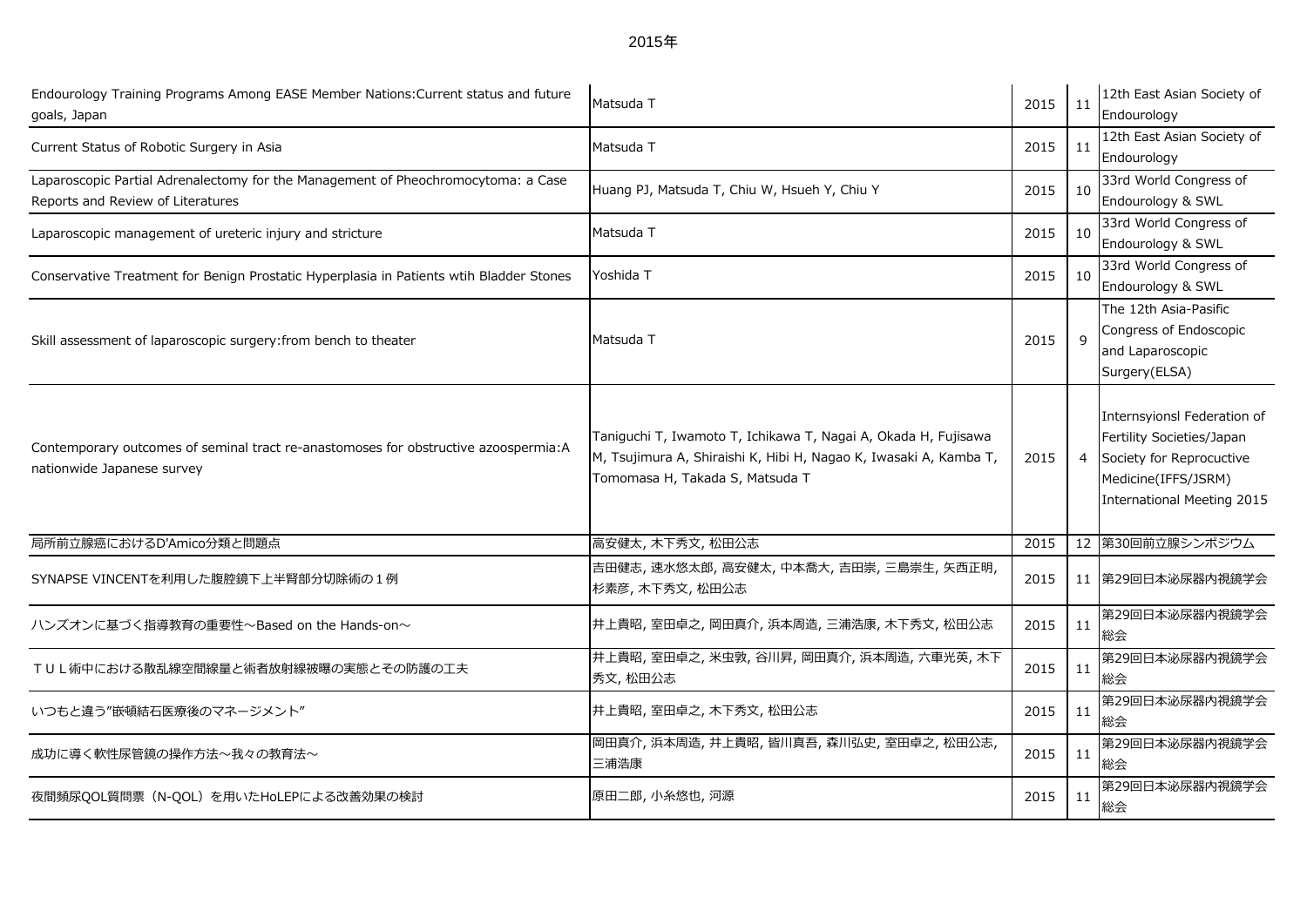| 本邦における泌尿器単孔式およびReduced Port腹腔鏡手術の実態調査                  | 成田充弘, 河内明宏, 桶川隆嗣, 木下秀文, 佐藤文憲, 中川健, 羽渕友則, 星<br>昭夫, 松原昭郎, 吉村耕治, 三股浩光                | 2015 | $\vert$ 11 | 第29回日本泌尿器内視鏡学会<br>総会                        |
|--------------------------------------------------------|-----------------------------------------------------------------------------------|------|------------|---------------------------------------------|
| 術後早期のトラブル症例に対する腹腔鏡手術                                   | 木下秀文,杉素彦,松田公志                                                                     | 2015 | 11         | 第29回日本泌尿器内視鏡学会<br>総会                        |
| 大きな腎結石に対する f TUL術後の自然排石と腎盂腎杯形態の影響                      | 井上貴昭,室田卓之,岡田真介,浜本周造,佐藤仁彦,中川雅之,六車光英,<br>木下秀文, 松田公志                                 | 2015 | 11         | 第29回日本泌尿器内視鏡学会<br>総会                        |
| 3D画像解析による術前シミュレーション                                    | 磯谷周治,吉田健志                                                                         | 2015 | 11         | 第29回日本泌尿器内視鏡学会<br>総会                        |
| PNL+TUL                                                | 岡田真介, 井上貴昭, 濱本周造, 石戸則孝, 松崎純一                                                      | 2015 | 11         | 第29回日本泌尿器内視鏡学会<br>総会                        |
| 結石介在期間による尿管所見とTULに与える影響についての検討                         | 岡田真介,皆川真吾,森川弘史,井上貴昭,浜本周造,室田卓之,松田公志,<br>三浦浩康                                       | 2015 | 11         | 第29回日本泌尿器内視鏡学会<br>総会                        |
| ロボット支援腹腔鏡下腎部分切除術の初期経験                                  | 杉素彦,田口真,中本喬大,速水悠太郎,吉田崇,吉田健志,三島崇生,矢西<br>正明, 木下秀文, 松田公志                             | 2015 | $\vert$ 11 | 第29回日本泌尿器内視鏡学会<br>総会                        |
| TUL術後の尿管ステントによる排尿QOLの比較検討:ループテール型VSピッグテール型             | 田口真,井上貴昭,池田純一,林知行,西田晃久,川喜多繁誠,六車光英,室<br>田卓之, 木下秀文, 松田公志                            | 2015 | 11         | 第29回日本泌尿器内視鏡学会<br>総会                        |
| 当院でのTULにおける術前尿管ステント留置の有用性についての検討                       | 田口真,吉田健志,中本喬大,速水悠太郎,松崎和炯,吉田崇,三島崇生,矢<br>西正明, 木下秀文, 松田公志                            | 2015 | 11         | 第29回日本泌尿器内視鏡学会<br>総会                        |
| 多施設共同研究からみる経皮的腎砕石術における理想的な体位の検討                        | 浜本周造,田口和己,岡田淳志,橋本良博,井上貴昭,室田卓之,岡田真介,<br>戸澤啓一, 安井孝周, 郡健二郎                           | 2015 | 11         | 第29回日本泌尿器内視鏡学会<br>総会                        |
| 経皮的腎砕石術におけるReal-time Virtual sonography を用いた新しい腎穿刺法の試み | 濱本周造,田口和己,岡田淳志,神谷裕行,岡田真介,井上貴昭,戸澤啓一,<br>安井孝周, 郡健二郎                                 | 2015 | 11         | 第29回日本泌尿器内視鏡学会<br>総会                        |
| 提供前と移植後の腎容積(および腎機能)の比較 画像解析ソフトウェアVINSENTを用いた検討         | 天西正明,吉田崇,速水悠太郎,田口真,谷口久哲,吉田健志,三島崇生,安<br>田鐘樹, 駒井資弘, 杉素彦, 木下秀文, 松田公志                 | 2015 |            | 10 第51回日本移植学会総会                             |
| 腺性膀胱炎におけるCyclooxygenase-2発現                            | 滝澤奈恵, 松崎和炯, 山本哲平, 三島崇生, 木下秀文, 植村芳子, 松田公志                                          | 2015 | 10         | 第56回日本組織細胞化学会総<br>会・学術集会                    |
| LOH症候群患者に対するARTの効果とテストステロン値ならびにAMSの変化に関する検討            | 谷口久哲, 松田公志                                                                        | 2015 | 9          | 第15回日本Men's Health医<br>学会 第6回テストステロン<br>研究会 |
| Synapse Vincentを利用した腹腔鏡下上半腎部分切除術の1例                    | 速水悠太郎,吉田健志,高安健太,中本喬大,吉田崇,谷口久哲,三島崇生,<br>増田朋子, 矢西正明, 安田鐘樹, 駒井資弘, 渡辺仁人, 杉素彦, 木下秀文, 松 | 2015 | 9          | 第230回日本泌尿器科学会関<br>西地方会                      |
| ACTH非依存性両側副腎皮質大結節性過形成 (AIMAH) によるCushing症候群の1例         | 池田純一,六車光英,林知行,井上貴昭,西田晃久,川喜多繁誠,室田卓之                                                | 2015 | 9          | 第230回日本泌尿器科学会関<br>西地方会                      |
| "腹腔鏡手術に思う"私の理想的な学び方                                    | 井上貴昭, 松田公志                                                                        | 2015 | 9          | 第28回近畿内視鏡外科研究会                              |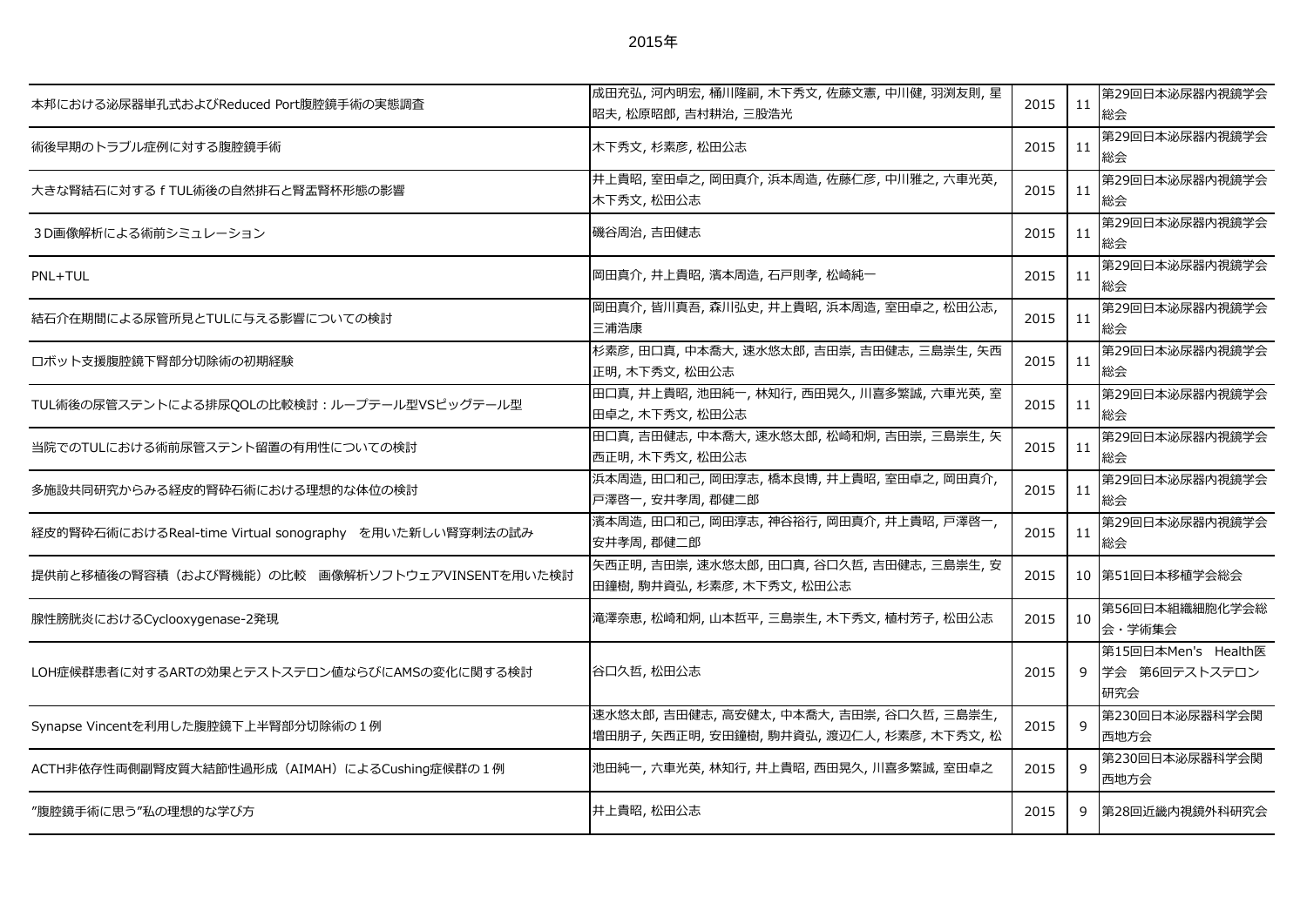| 1:<br>Oʻ<br>÷<br>ാ |
|--------------------|
|--------------------|

| 腹腔鏡手術の学び方:技術分析と評価の意義                                              | 松田公志                                                                          | 2015 | 9              | 第28回近畿内視鏡外科研究会                             |
|-------------------------------------------------------------------|-------------------------------------------------------------------------------|------|----------------|--------------------------------------------|
| 極めて稀な外傷性陰茎転位症の1例                                                  | 西村京子,鈴木健司,田中義人,尾崎裕次郎,田中寧子,岩宮怜子,井上貴<br>昭,田口真                                   | 2015 | $\overline{7}$ | 第110回関西形成外科学会学<br>術集会                      |
| VINCENTソフトウェアを用いたドナー腎容積測定と腎シンチグラフィー (MAG3)による分腎機能<br>評価との相関に関する検討 | 矢西正明, 高安健太, 速水悠太郎, 吉田崇, 三島崇生, 吉田健志, 杉素彦, 河<br>源,木下秀文,松田公志                     | 2015 | $\overline{7}$ | 第31回腎移植·血液外科研究<br>会                        |
| LOH症候群に対するテストステロン補充療法の現状と課題                                       | 松田公志, 谷口久哲                                                                    | 2015 | 6              | 第34回日本アンドロロジー学<br>会および第22回精子形成・精<br>巣毒性研究会 |
| 副腎癌術後再発に対し、転移巣切除が有効であった1例                                         | 中本喬大,矢西正明,速水悠太郎,田口真,吉田崇,谷口久哲,三島崇生,吉<br>田健志, 増田朋子, 駒井資弘, 安田鐘樹, 杉素彦, 木下秀文, 松田公志 | 2015 | 5              | 第229回日本泌尿器科学会関<br>西地方会                     |
| 下大静脈後面に進展した後腹膜腫瘍に対し後腹膜到達法による腹腔鏡手術で切除しえた1例                         | 三島崇生, 滝澤奈恵, 乾秀和, 木下秀文, 松田公志                                                   | 2015 | 5              | 第27回日本内分泌外科学会                              |
| 腹腔鏡手術世代から始める開放手術上達への道                                             | 井上貴昭                                                                          | 2015 | $\overline{4}$ | 第103回日本泌尿器科学会総<br>会                        |
| URS補助下のDirectional-eFlowを用いた腎盂腎杯穿刺法によるmini-ECIRS                  | 井上貴昭,岡田真介,浜本周造,皆川真吾,室田卓之,田口真,西田晃久,川<br>喜多繁誠, 川端和史, 六車光英, 三浦浩康, 木下秀文, 松田公志     | 2015 | $\overline{4}$ | 第103回日本泌尿器科学会総                             |
| f-TULハンズオントレーニングの有用性の検討                                           | 井上貴昭,岡田真介,浜本周造,田口真,林知行,西田晃久,川喜多繁誠,川<br>端和史,六車光英,三浦浩康,木下秀文,松田公志                | 2015 | $\overline{4}$ | 第103回日本泌尿器科学会総                             |
| 不必要な生検回避のためのPSAグレーゾーン症例におけるMRI及びPSAパラメーターを用い<br>た前向き研究            | 奥野博, 増田憲彦, 佐倉雄馬, 藤井将人, 大杉治之, 松本敬優, 田島基史, 北<br>村悠樹, 真鍋由美, 伊東晴喜, 三品睦輝           | 2015 | $\overline{4}$ | 第103回日本泌尿器科学会総                             |
| 軟性尿管鏡を用いた経尿道的尿管砕石術における1人抽石法の有用性                                   | 岡田真介,井上貴昭,浜本周造,皆川真吾,田口真,豊福康介,玉城吉得,坂<br>本英雄,森川弘史,室田卓之,松田公志,三浦浩康                | 2015 | $\overline{4}$ | 第103回日本泌尿器科学会総                             |
| 上部尿路結石症に対する経尿道的腎尿管砕石術における前向きデータ収集・解析に関する多施設共<br>同研究               | 岡田真介,浜本周造,井上貴昭,皆川真吾,坂本英雄,森川弘史,室田卓之,<br>松田公志,三浦浩康                              | 2015 | $\overline{4}$ | 第103回日本泌尿器科学会総<br>会                        |
| 一部にTUEB機器を用いる一塊核出によるHoLEP(Combined HoLEP)                         | 河源, 小糸悠也, 原田二郎                                                                | 2015 | $\overline{4}$ | 第103回日本泌尿器科学会総<br>会                        |
| Second TUR-Btの治療成績                                                | 乾秀和, 木下秀文, 島田誠治, 中本喬大, 速水悠太郎, 吉田崇, 高安健太, 滝<br>澤奈恵,三島崇生,吉田健志,矢西正明,杉素彦,松田公志     | 2015 | $\overline{4}$ | 第103回日本泌尿器科学会総                             |
| DAP scoring system を用いた鏡視下腎部分切除術の検討                               | 吉田健志, 木下秀文, 吉田崇, 高安健太, 滝澤奈恵, 三島崇生, 矢西正明, 乾<br>秀和,杉素彦,松田公志                     | 2015 | $\overline{4}$ | 第103回日本泌尿器科学会総<br>会                        |
| マウス精巣における組織幹細胞の同定                                                 | 駒井資弘,田中敏弘,矢内洋次,大江秀一,比舎弘子,松田公志,上野博夫                                            | 2015 | $\overline{4}$ | 第103回日本泌尿器科学会総                             |
| 当院における根治的腹腔鏡下前立腺全摘除術717例のPSA再発と術後予測因子の検討                          | 高安健太,木下秀文,中本喬大,速水悠太郎,島田誠治,吉田崇,滝澤奈恵,<br>三島崇生,吉田健志,矢西正明,乾秀和,杉素彦,松田公志            | 2015 |                | 第103回日本泌尿器科学会総                             |